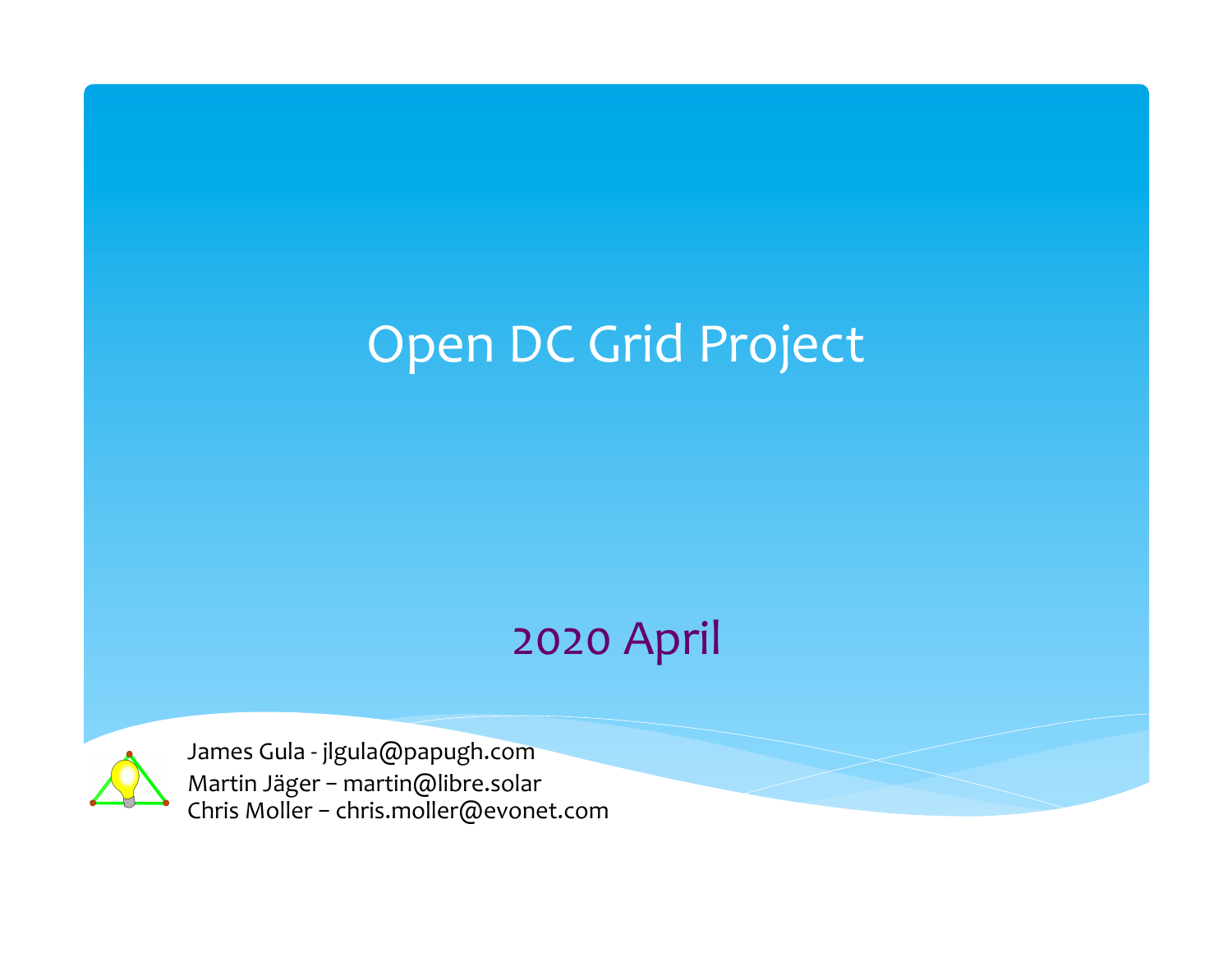

**Example Follow Standard Document** \*Architecture Simulation

\*Reference Designs / Firmware

- \*Safety Systems
- \*System Software

\*Related Standards / Industry Developments

**Ext Meeting / Feedback** 

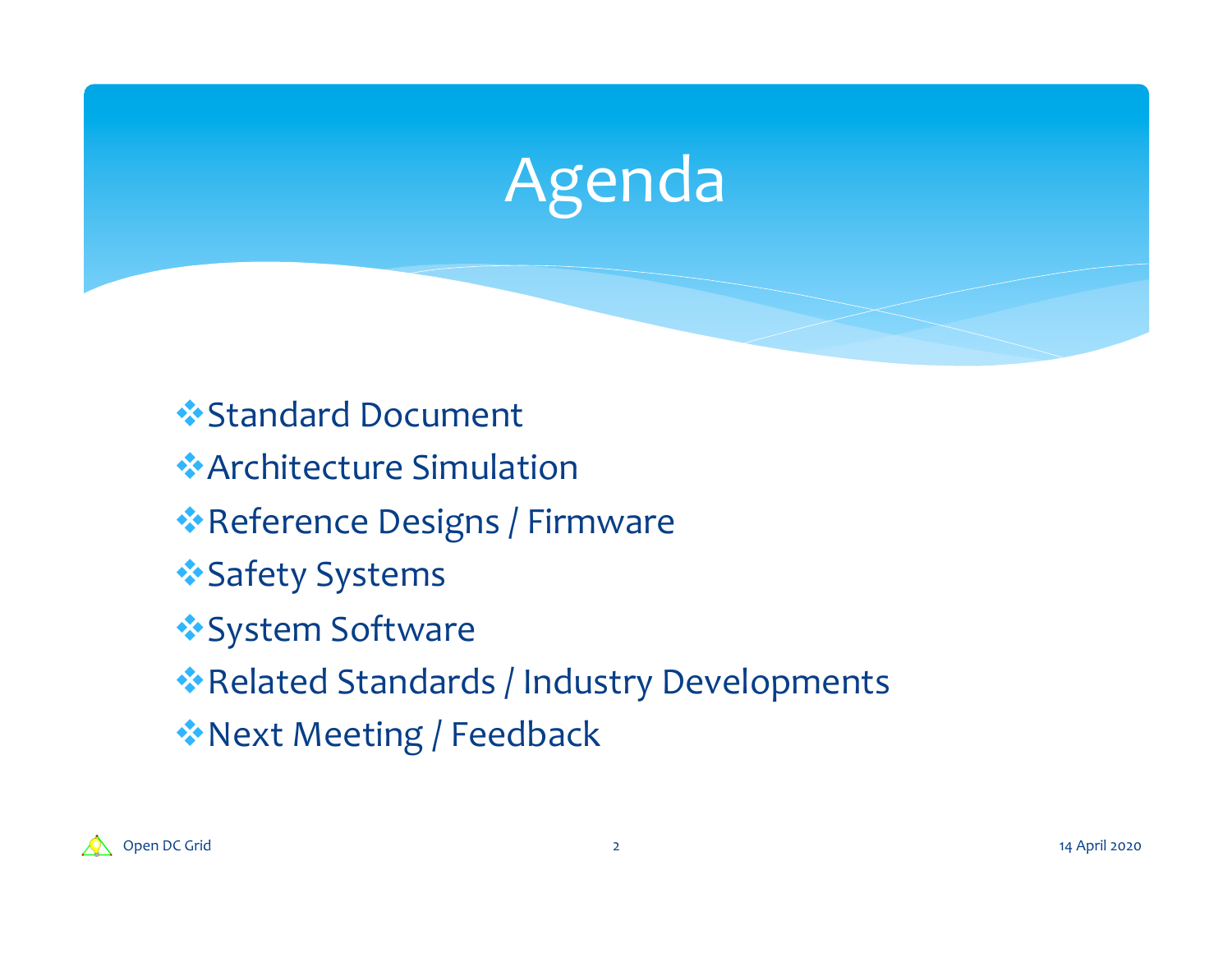## Standard Document

### \* Outline

- \* Overview: Scope, Purpose and Access
- \* Normative References
- $*$  Terms and Definitions
- \* System Architecture
- \* Grid Communications
- $*$  48V Bus Link
- \* Annex A: Wiring Recommendations
- \* Annex B: Bibliography
- $*$  Status No changes this month

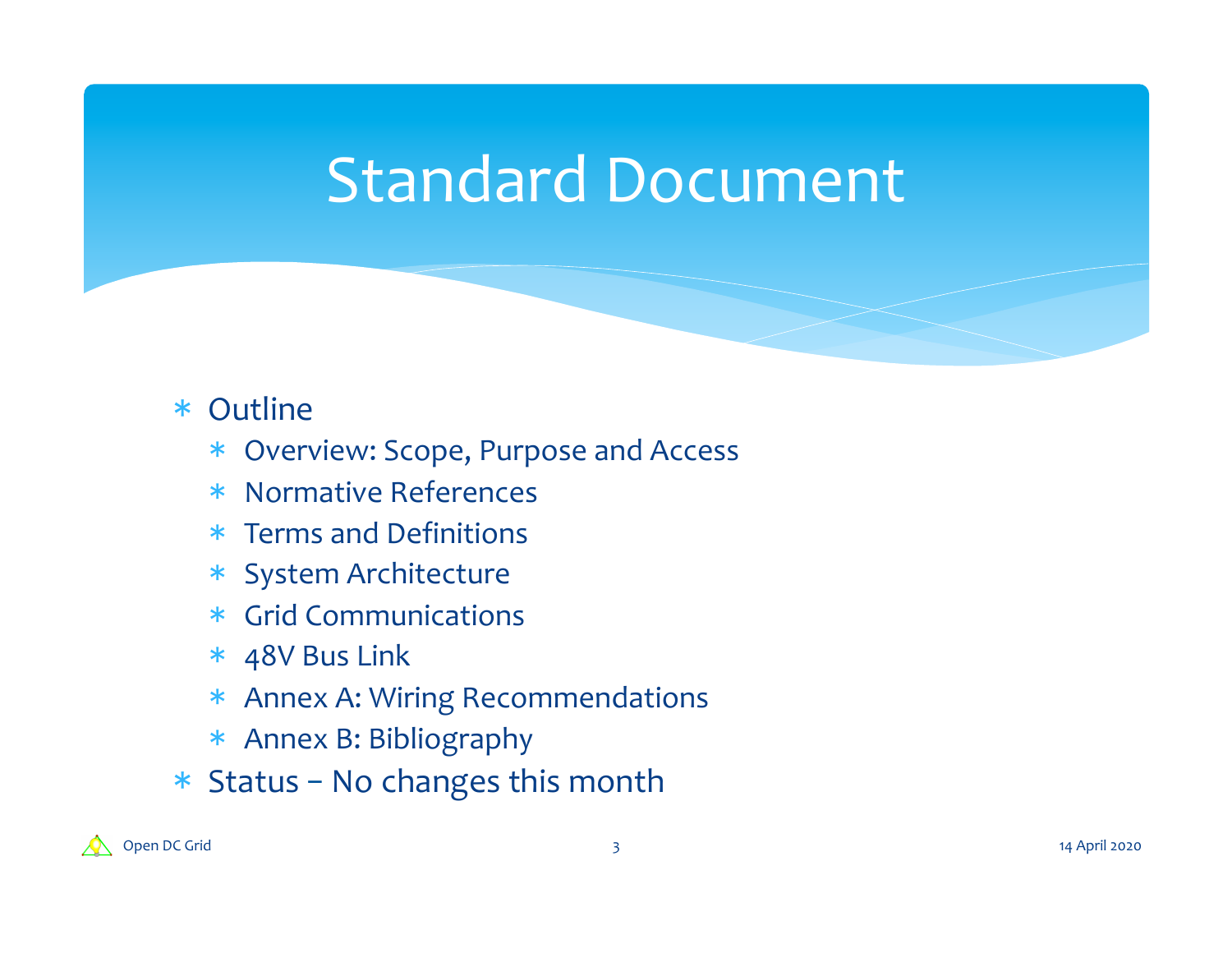## **Architecture Simulation**

- \* Objective: Validate grid-level messaging
	- Power allocation between devices
	- Priority allocation via pricing
- \* Status
	- Prototype implementation working in Scala
		- \* Generic device model with production/consumption/storage and n port-port links
	- $*$  Time-step simulation with arbitrary time periods
		- Phase  $1$  message exchange defines power flow
		- $*$  Phase 2 energy transfer over power flow paths
	- $*$  Basic request / grant with battery storage working
	- \* Adding pricing messages and bidirectional ports
- \* Future Plans
	- \* Add JSON grid definition / logging output
	- \* Publish code repositories on ODG
	- \* Cross-compile to Javascript as active simulator page on ODG
	- $*$  Link in C/C++ versions suitable for runnable firmware
	- \* Incorporate droop curve / linear circuit models

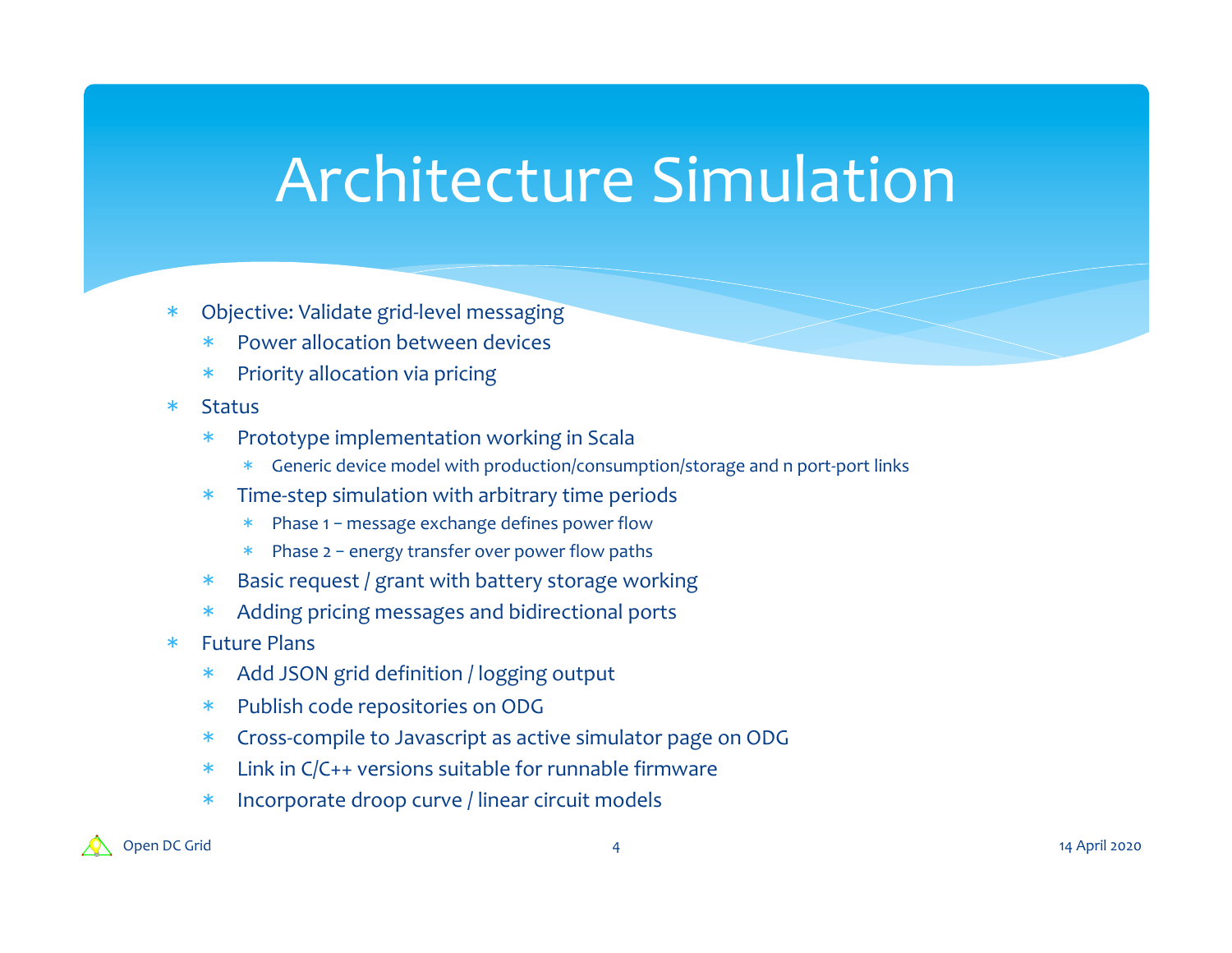# Reference Designs / Firmware



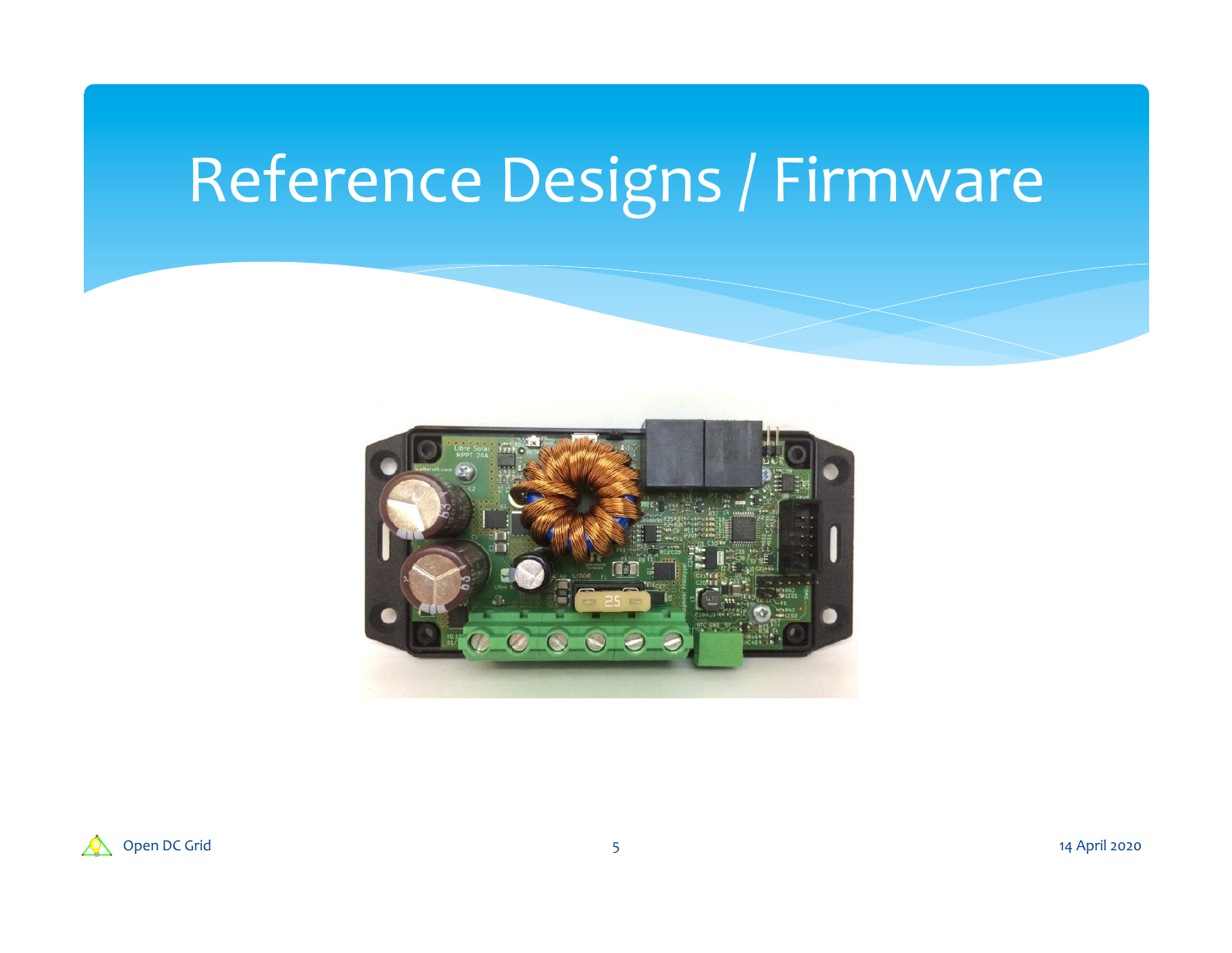# Safety Systems

#### To WORK SAFELY ON THE SYSTEM:

The Master switch must be turned OFF - use the following procedure:  $\bullet$ 

#### To TURN EVERYTHING OFF:

- Turn off each solid-state circuit breaker individually, THEN  $\bullet$
- Turn off the mechanical master switch  $\bullet$

#### To TURN EVERYTHING BACK ON:

- Turn on the mechanical master switch, THEN
- Turn on each solid-state circuit breaker individually

#### IN AN EMERGENCY - JUST TURN THE MASTER SWITCH OFF!



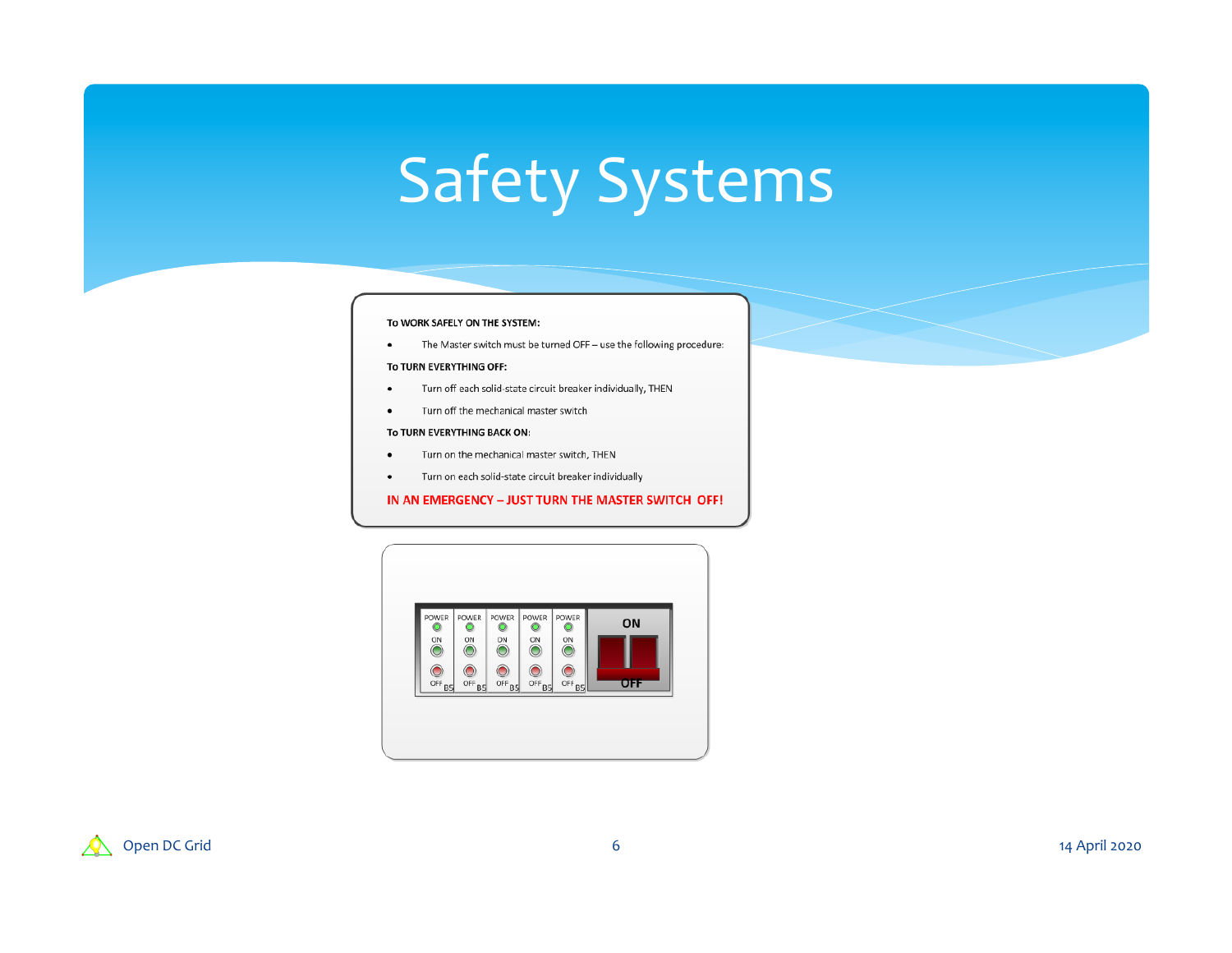## System Software

### \* Functionality

- \* Device device messaging for power flow management
- \* Device monitoring and management
- \* Low-level PAYG framework
- \* Reference implementations derived from Libre.Solar
	- \* Zephyr RTOS
- $*$  Status Preliminary definition no recent activity

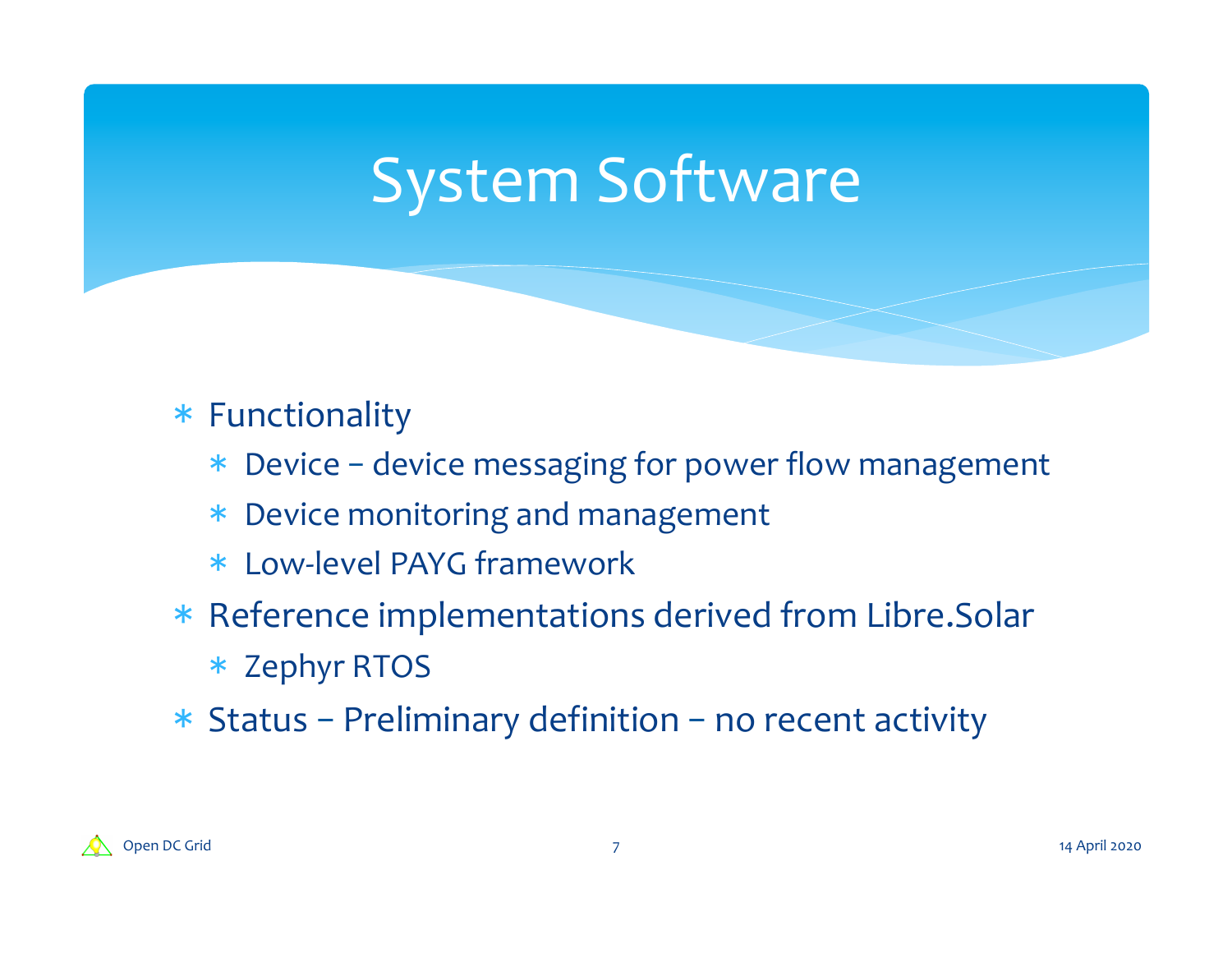### Related Standards / Industry Developments

### \* P2030.10

- \* Final editing prior to PE/T&D review
- \* Ballot group forming
- \* P2030.10.1
	- \* No recent activity